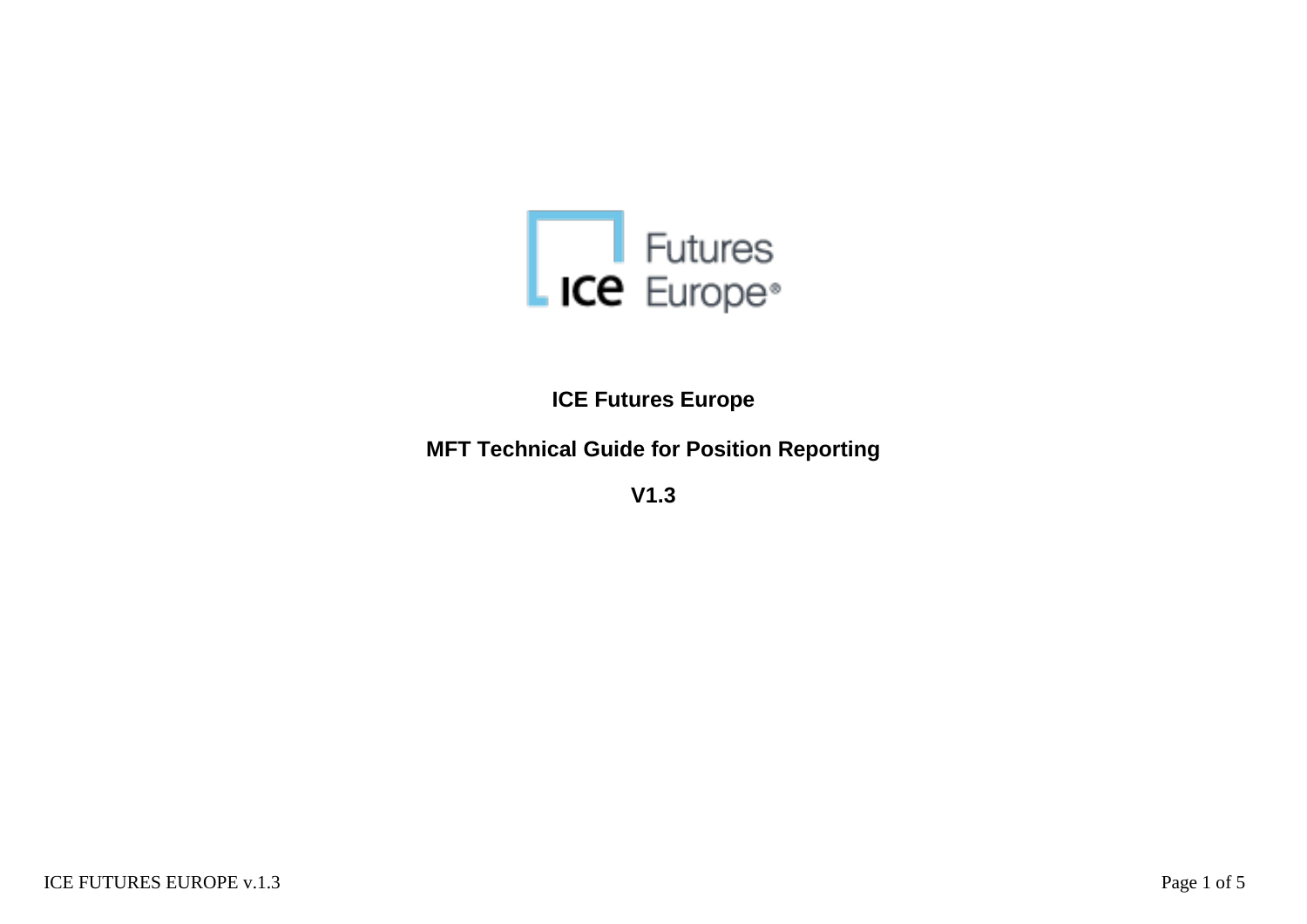# Contents

| Introduction          |  |
|-----------------------|--|
|                       |  |
| Access Authentication |  |
|                       |  |
|                       |  |
|                       |  |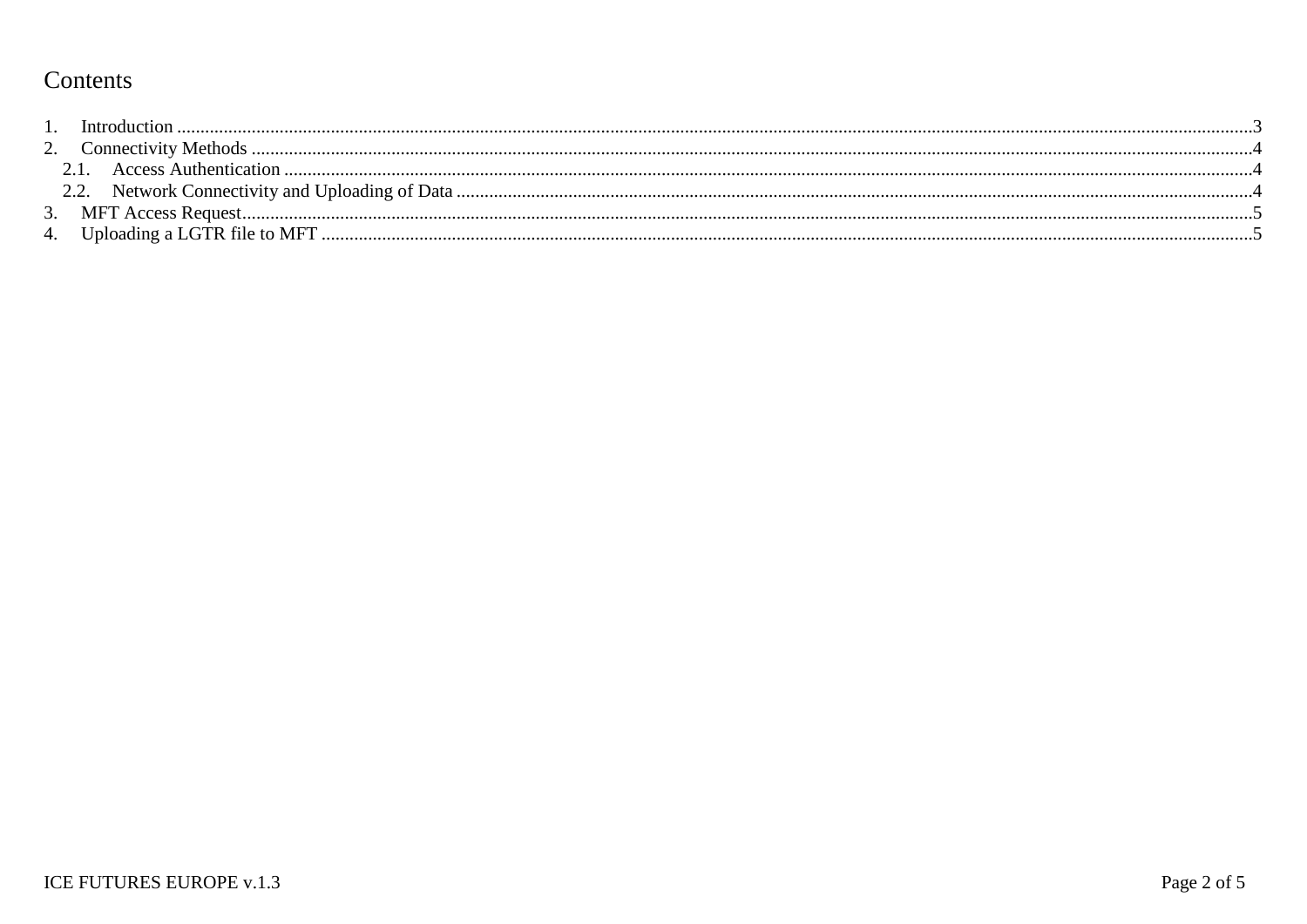# **1. Introduction**

The purpose of this document is to provide technical guidance to Members seeking to access to the Managed File Transfer Service (MFT) that is used for Reporting Firms to upload electronic Position Reporting Large Trader Files (LGTR) for position reporting purposes.

MFT provides a file download service that can be used by users or back-office systems to upload a variety of data files. The MFT is particularly suited to automation of uploads by back office systems.

If you have any queries or questions relating to the MFT service or how to access it, contact the ICE Futures Europe Compliance on + 44(0) 207 065 7797 or [compliance-europe@theice.com](mailto:compliance-europe@theice.com) or alternatively ICE Clear Europe Operations team on +44(0)20 7065 7600 or [iceuops@theice.com.](mailto:iceuops@theice.com)

This attachment is based on an ICE Clear MFT User Guide on the ICE Community site. Please note that access to the ICE Community website is only available for registered users. If you are not already registered on the ICE Community you can sign up at [https://community.theice.com.](https://community.theice.com/)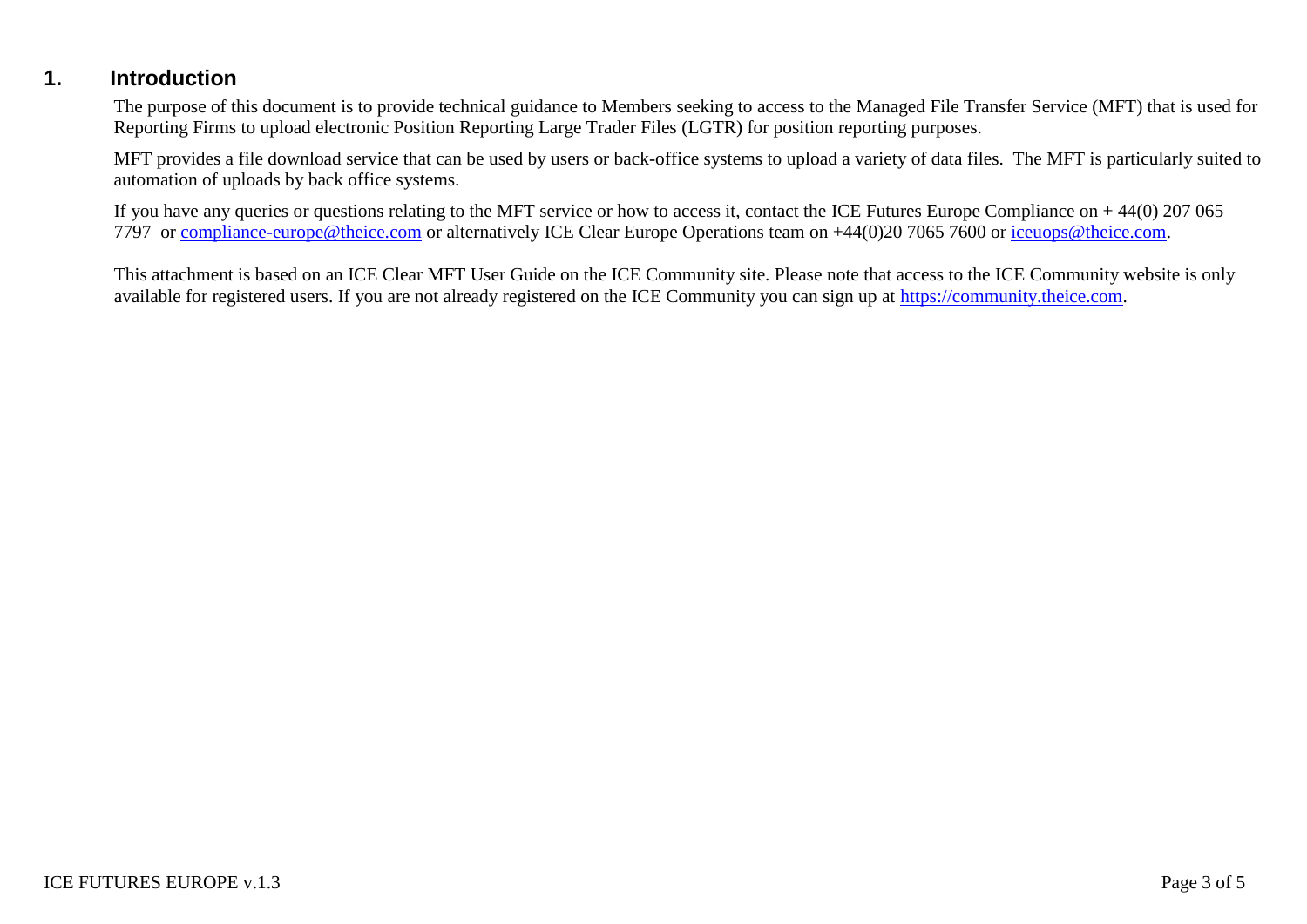# **2. Connectivity Methods**

There are two types of IDs for connecting to MFT. The first and most common is a service account which is intended to be used to automate the upload and download of data between the member and MFT. The second type is a "named user" which is intended for an individual's manual use or ad-hoc connection to MFT.

#### **2.1. Access Authentication**

ICE supports two options through which access authentication to MFT is provisioned. Both require the use of a public key ("Key") which is a system generated secure key in place of a password and avoids embedding passwords in data files or scripts. A Key also avoids the possibility that a password is changed by an interactive user that subsequently causes an automation process to fail. The two options are:

- A "System" Username (Service Account) and Key. For automation of downloads, ICE requires that a separate "service" user is used.
- A "Named User" Username and Key. This is intended to be used by individuals intending to access MFT on an interactive/ad-hoc basis. If you are unsure of what type of access you require or would like further information, please contact ICE Clear Europe Operations.

#### **2.2. Network Connectivity and Uploading of Data**

Connectivity to MFT is provided via SFTP on the standard port 22. The client-side firewall must allow port 22 outbound to our host. This connectivity can be provisioned over the public internet or via any of the existing dedicated connections available for connection to the ICE Data Centre. Additional information concerning connectivity options is available on the ICE website here: [https://www.theice.com/connectivity.](https://www.theice.com/connectivity)